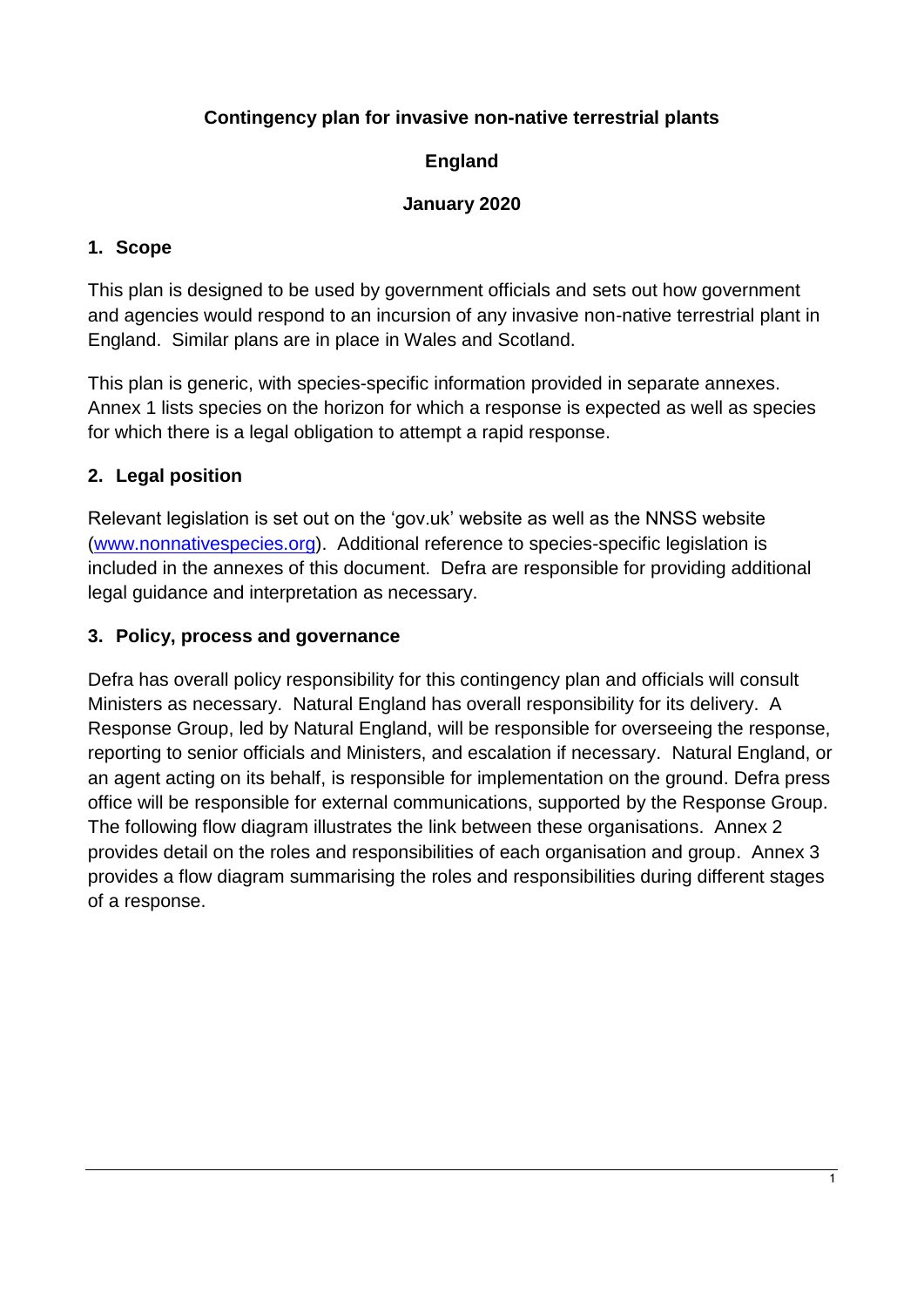

## *Stakeholder consultation and the role of volunteers*

Stakeholder support will be important to a successful response in many cases. Their role could include, but is not limited to: detection, assessment, access and communication. Plans to engage stakeholders should be detailed in species-specific annexes of this plan.

#### **4. Anticipation & Assessment**

#### *Risk analysis*

The GB Programme Board for non-native species, chaired by Defra, is responsible for coordinating non-native species policy in GB (but note the Board is not responsible for non-native species related to plant or animal health). The Board has established a GB risk analysis mechanism which provides evidence of the risk posed by non-native species as well as the feasibility of management. The process is managed by the Non-native Species Secretariat, with a dedicated panel of risk analysis experts (known as the Non-native Risk Analysis Panel) responsible for ensuring risk assessments are fit-for-purpose. The Board has also established the Non-native Species Information Portal which has responsibility for horizon scanning, which is undertaken at regular intervals.

Ideally risk assessments (rapid or detailed) and risk management appraisals should be completed before species invade. However, where this is not the case it should not prevent a response. Instead a rapid assessment should be completed as soon as possible following invasion.

Where available a summary of the risk assessment and risk management appraisal should be provided in the species-specific annex.

#### *Specific contingency plans*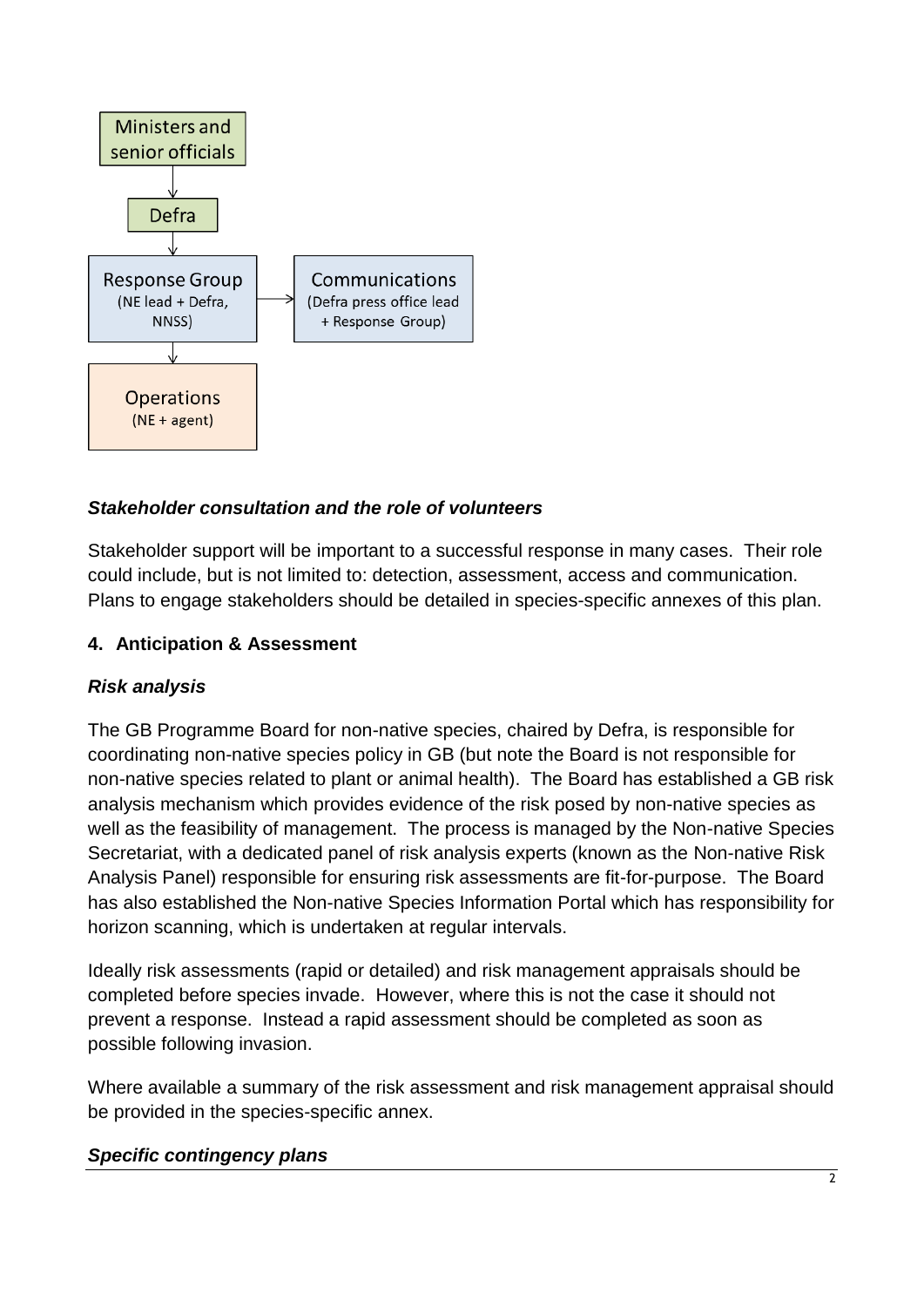This generic plan, supported by species-specific information provided in its annexes, should be sufficient for most terrestrial plant responses. However, where there is need, separate species-specific contingency plans should be developed.

## **5. Preparation**

# *Staff resources*

NE, or an agent working on its behalf, will provide the initial emergency response capability.

If necessary NE will seek authority to require the release of further staff from Defra and Defra Agencies to work on emergency duties.

Defra has arrangements in place which identify suitable volunteers who could provide assistance to an emergency for core Defra policy roles. The Emergency Response Group has volunteers from across the Department who would support Defra emergency teams in the event of a serious and sustained outbreak.

If necessary, Defra will also trigger the use of the cross Government Memorandum of Understanding on Mutual Aid and the Redeployment of Human Resources. This relates to the loan of staff from other government departments.

# *Training*

Response and Operational staff should be familiar with this plan and trained in its delivery. Where necessary, short exercises should be undertaken annually to test preparedness for an outbreak event.

Operational staff should be familiar with relevant management techniques and obtain relevant training where necessary.

# *Equipment*

NE will be responsible for ensuring suitable equipment is available to deliver responses to the species identified in Annex 1. This could include maintaining a stock of equipment, or ensuring there is a ready supply of stock to be brought in as necessary.

NE will be responsible for sourcing additional equipment as necessary for an invasion of any species not listed in Annex 1.

# *Evaluation and review*

A review should be carried out after all outbreaks, and as necessary following exercises, to identify lessons learned and improve future responses. Reviews will be led by NE and centrally stored by the NNSS.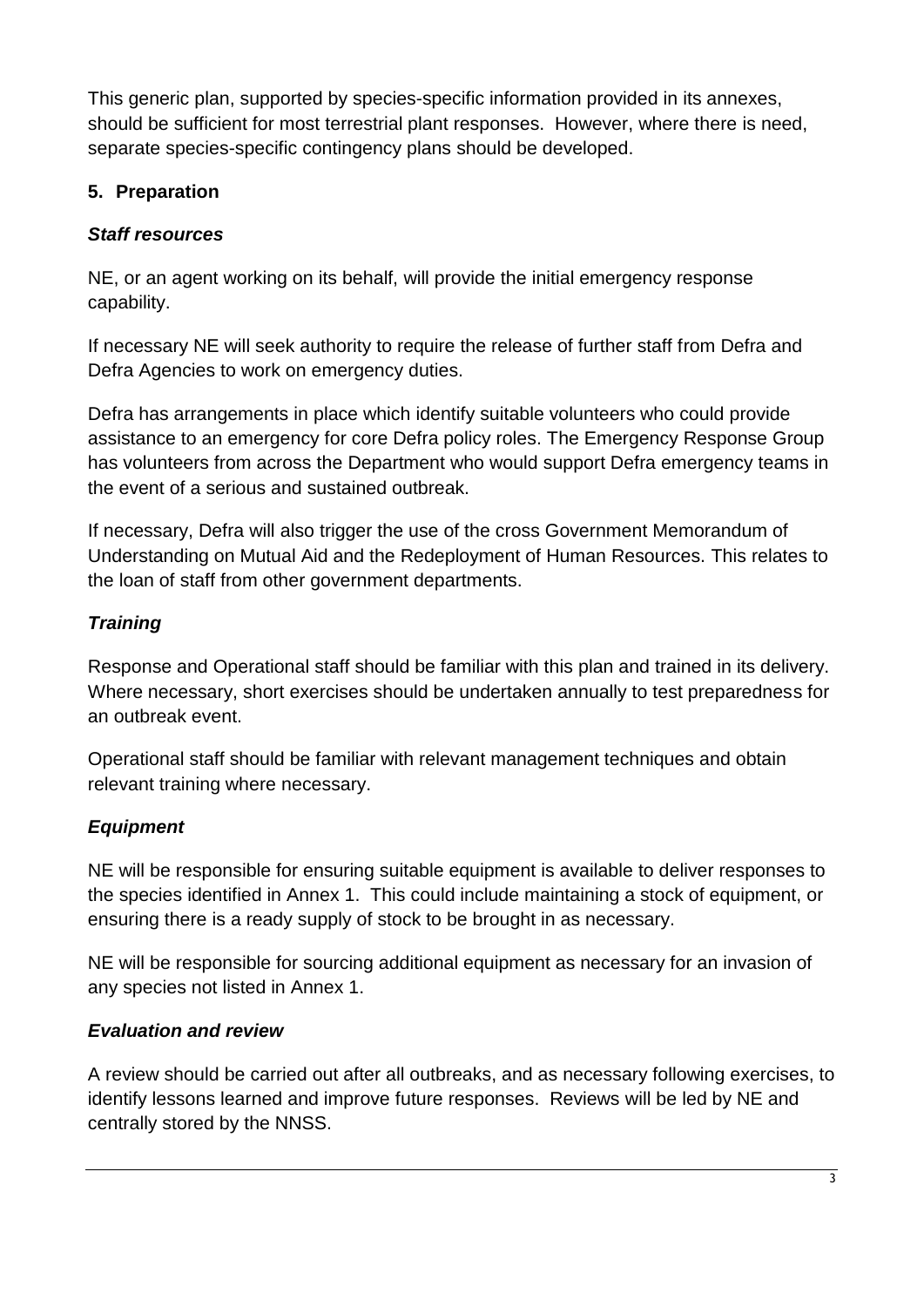# **6. Detection**

There is no dedicated surveillance for invasive non-native terrestrial plants in Britain. However, terrestrial non-native species may be recorded during other surveys by government bodies (e.g. NE, EA, CEH, etc.).

The Botanical Society for the British Isles (and other non-governmental organisations) monitors plant distributions in Britain and is likely to detect and record terrestrial non-native plants.

Reports are also made by the general public. This is encouraged through the provision of identification information [\(http://www.nonnativespecies.org/index.cfm?sectionid=47\)](http://www.nonnativespecies.org/index.cfm?sectionid=47) and an alert system [\(alertnonnative@ceh.ac.uk\)](mailto:alertnonnative@ceh.ac.uk).

# **7. Response**

A response is triggered when:

- A species listed in Annex 1 of this document is reported in the wild in England.
- Any other terrestrial plant is reported in the wild and identified as a significant threat by Defra, in consultation with its advisors.

# *Official action on suspicion*

Reports of individual terrestrial plants may not necessarily require a response. Natural England will determine when a sighting should be considered of concern, in consultation with Defra and NNSS. A report is likely to be a concern if there is evidence to suggest a self-sustaining population has formed (i.e. present over multiple years, indications of spread).

Most invasive non-native terrestrial plants remain at low levels in the environment for many years before they spread and cause impacts. In the case of species listed at Annex 1, a response is required should any self-sustaining population be detected. For species not listed at Annex 1 Natural England will determine whether a response is required, in consultation with Defra and NNSS.

Difficulties in resolving the identity of a specimen will be resolved by Natural England, with support of other organisations (e.g. Botanical Society for British Isles, Natural History Museum, etc. as required).

# *Official action on confirmation*

In most cases it should be feasible and cost effective to eradicate an invasive non-native terrestrial plant. Natural England will establish the Response Group (responsibilities of all groups are set out in Annex 2) which will provide recommendations for action. Natural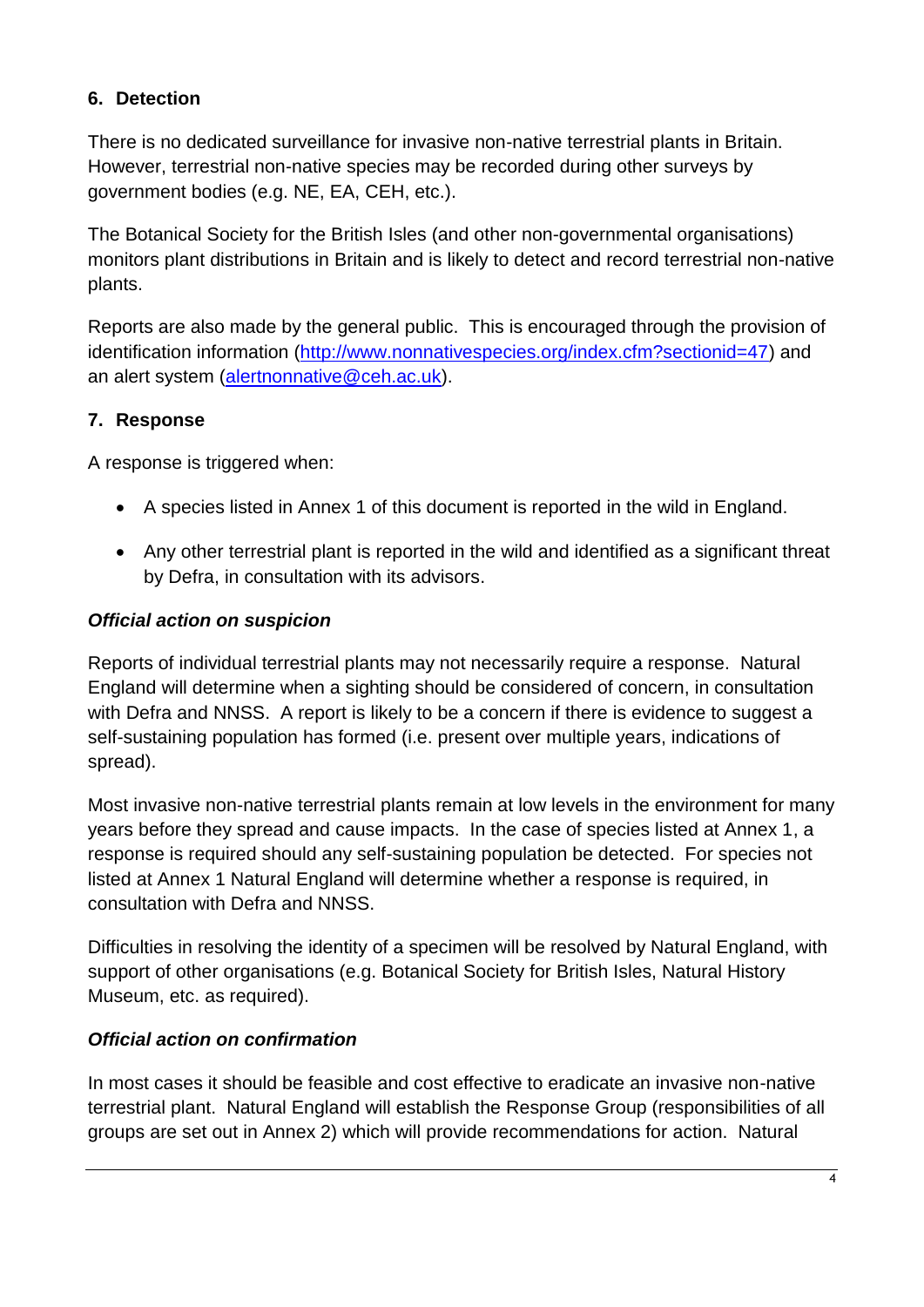England, or an agent working on its behalf, will carry out the eradication. Senior officials and Ministers will be kept informed as necessary.

In delivering the eradication, Natural England will:

- Undertake monitoring / surveillance as necessary.
- Liaise with landowners and interested parties as necessary to obtain access and other permissions, if necessary utilising species control orders.
- Determine and implement the eradication strategy.
- Investigate the source of the outbreak and pursue any appropriate legal action.

#### *Escalation and standing down*

If for any reason eradication is more difficult than expected or not considered feasible, the Response Group will advise senior officials / Ministers of the need for escalation of eradication efforts or to stand down and move to long term management.

In the case that eradication effort is stood down, management responsibility would usually revert to those that are affected by the invasive non-native species (e.g. local landowners, local authorities, farmers, householders as well as government bodies where interests are threatened such as on sites designated for conservation interest, etc.). The Response Group would usually be responsible for providing management advice to affected parties.

#### **8. Resources and costs of response**

Eradication of newly detected invasive non-native plants is expected to be inexpensive, costing in the £1ks. However, this may rise if the population is very large, multiple, or difficult to access or in sensitive habitat.

#### **9. Risks to a successful response**

Herbicides are often required to eradicate terrestrial plants. Increasing regulation is reducing the number of herbicides available for use, which may pose a risk to effective management in some cases.

Lack of cooperation from landowners is a potential risk. Liaison will be carried out by Natural England in the first instance to reduce this risk, with support from the Response Group where necessary. Where negotiation is unsuccessful Species Control Agreements / Orders will be used to enforce access. It is not envisaged that there will be difficulties accessing publicly owned land; however relevant bodies, such as the Forestry Commission, should be consulted at an early stage.

#### **10.External communications**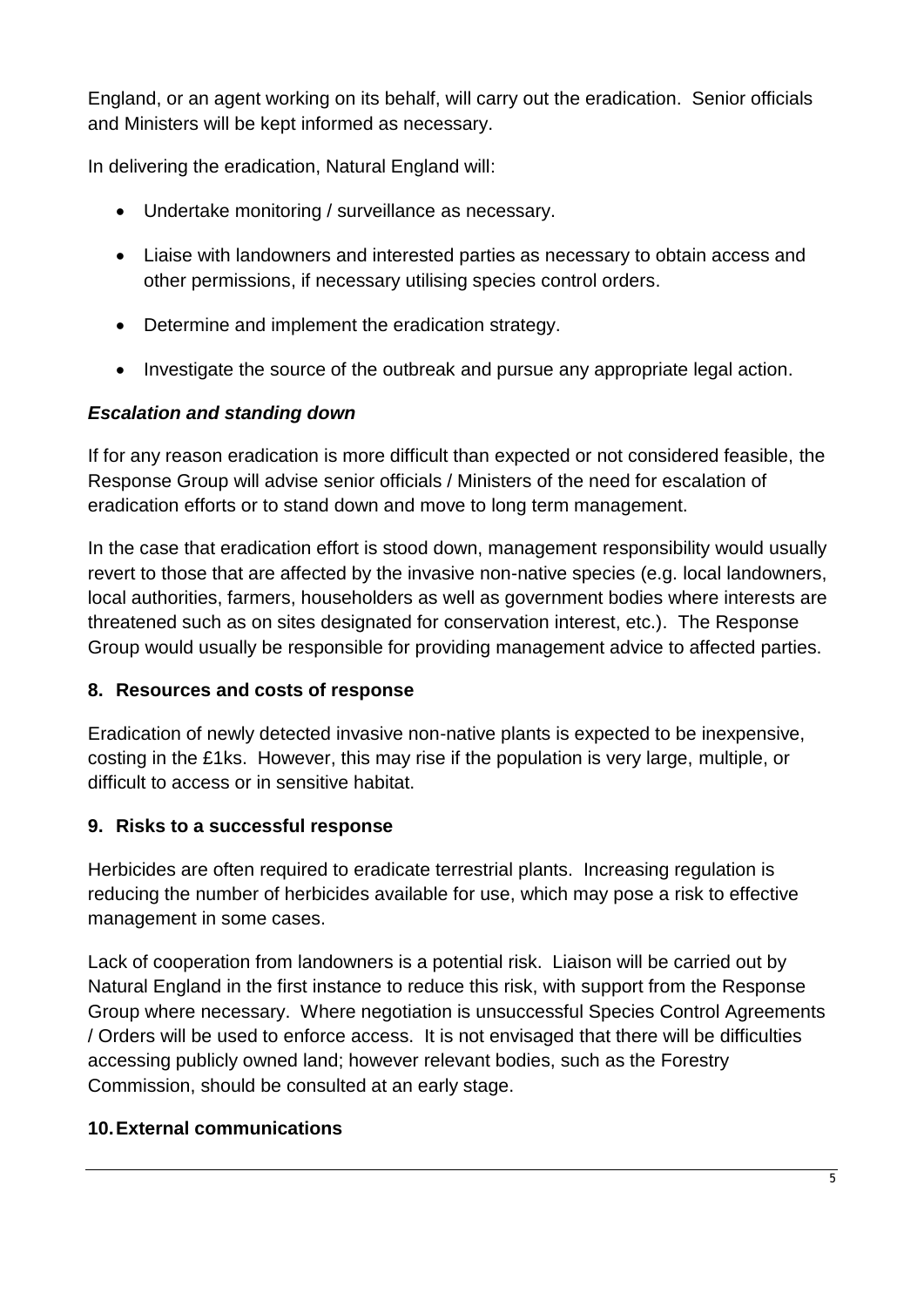## *Press lines*

Defra press office will be responsible for external communications, with support from the Response Group. Reactive lines should be prepared for each species on suspicion, confirmation, during a response, following a response and in the case of a need to escalate or stand down. Proactive messaging should be considered where possible and appropriate. External communications should take into account local and national stakeholders and should be developed and shared with them where appropriate.

#### *Communication with external stakeholders*

The Response Group is responsible for communicating with national stakeholders as appropriate. A list of potential stakeholders with an interest in terrestrial plant responses is provided in Annex 4.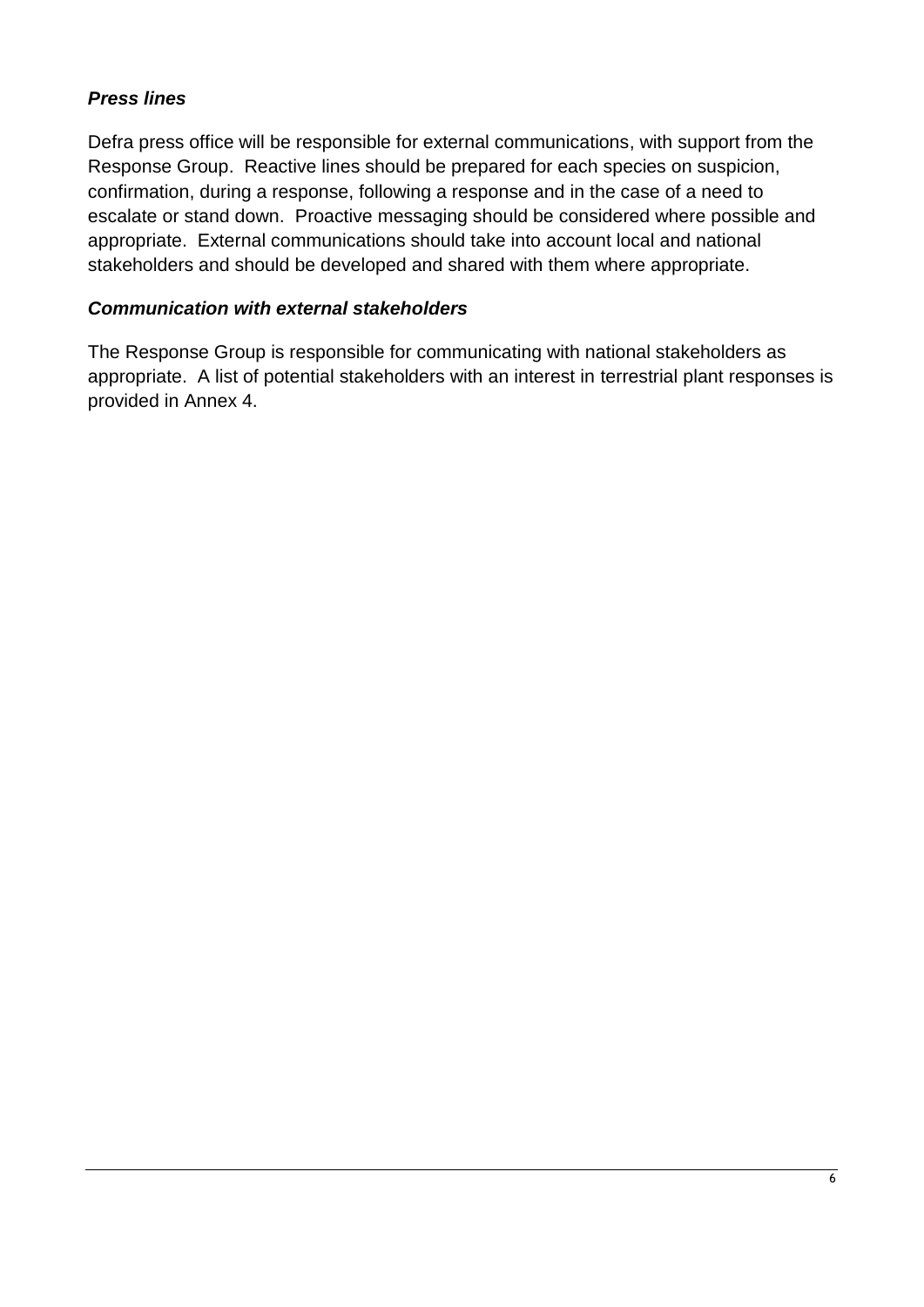## **ANNEX 1: Species to which this plan applies**

This plan applies to invasive non-native terrestrial plants that Defra has identified in advance of an invasion (Table 1). It should also be used to respond to any new invasive non-native terrestrial plant not listed, at the direction of Defra and ideally on the basis of rapid risk analysis.

Certain species are listed because the UK has a statutory obligation to eradicate under EU law. The reason for listing each species is given in the table below.

| <b>Scientific name</b> | <b>English name</b> | <b>EU Reg</b>            | Horizon               | <b>UK Risk</b> | <b>Feasibility of</b> |
|------------------------|---------------------|--------------------------|-----------------------|----------------|-----------------------|
|                        |                     | Species <sup>1</sup>     | scanning <sup>2</sup> |                | eradication $3$       |
| Acacia saligna         | Golden wreath       | X                        |                       | Not assessed   | Not assessed          |
|                        | wattle              |                          |                       |                | (high)                |
| Andropogon             | Broomsedge          | $\sf X$                  | $\blacksquare$        | Not assessed   | Not assessed          |
| virginicus             | bluestem            |                          |                       |                | (high                 |
| Asclepias              | Milkweed            | X                        | $\blacksquare$        | Not assessed   | Not assessed          |
| syriaca                |                     |                          |                       |                | (high)                |
| Cardiospermum          | <b>Balloon vine</b> | X                        | $\blacksquare$        | Not assessed   | Not assessed          |
| grandiflorum           |                     |                          |                       |                |                       |
| Cortaderia             | Purple pampas       | $\times$                 | $\overline{a}$        | Not assessed   | Not assessed          |
| jubata                 | grass               |                          |                       |                |                       |
| Ehrharta               | Perennial           | X                        | $\blacksquare$        | Not assessed   | Not assessed          |
| calycina               | veldtgrass          |                          |                       |                |                       |
| Heracleum              | Persian             | X                        | $\blacksquare$        | Not assessed   | Not assessed          |
| persicum               | hogweed             |                          |                       |                | (high)                |
| Heracleum              | Sosnowski's         | X                        | $\blacksquare$        | Not assessed   | Not assessed          |
| sosnowskyi             | hogweed             |                          |                       |                | (high)                |
| Lespedeza              | Chinese             | $\sf X$                  | $\blacksquare$        | Not assessed   | Not assessed          |
| cuneata                | bushclover          |                          |                       |                |                       |
| Lygodium               | Vine-like fern      | $\sf X$                  | $\blacksquare$        | Not assessed   | Not assessed          |
| japonicum              |                     |                          |                       |                |                       |
| Microstegium           | Japanese            | X                        | $\sf X$               | High           | Not assessed          |
| vimineum               | stiltgrass          |                          |                       |                | (high)                |
| Nassella               | Chilean needle      | $\overline{\phantom{a}}$ | X                     | High           | Not assessed          |
| neesiana               | grass               |                          |                       |                | (high)                |

Table 1. List of invasive non-native terrestrial plants identified for rapid response in advance of an invasion

<sup>1</sup> Listed as species of Union Concern under EU IAS Regulation

<sup>2</sup> Identified as within the top [30 threats from invasive species not yet established in GB](http://onlinelibrary.wiley.com/doi/10.1111/gcb.12603/abstract)

<sup>3</sup> Based on [most likely scenario of invasion](https://link.springer.com/article/10.1007%2Fs10530-017-1451-z)

1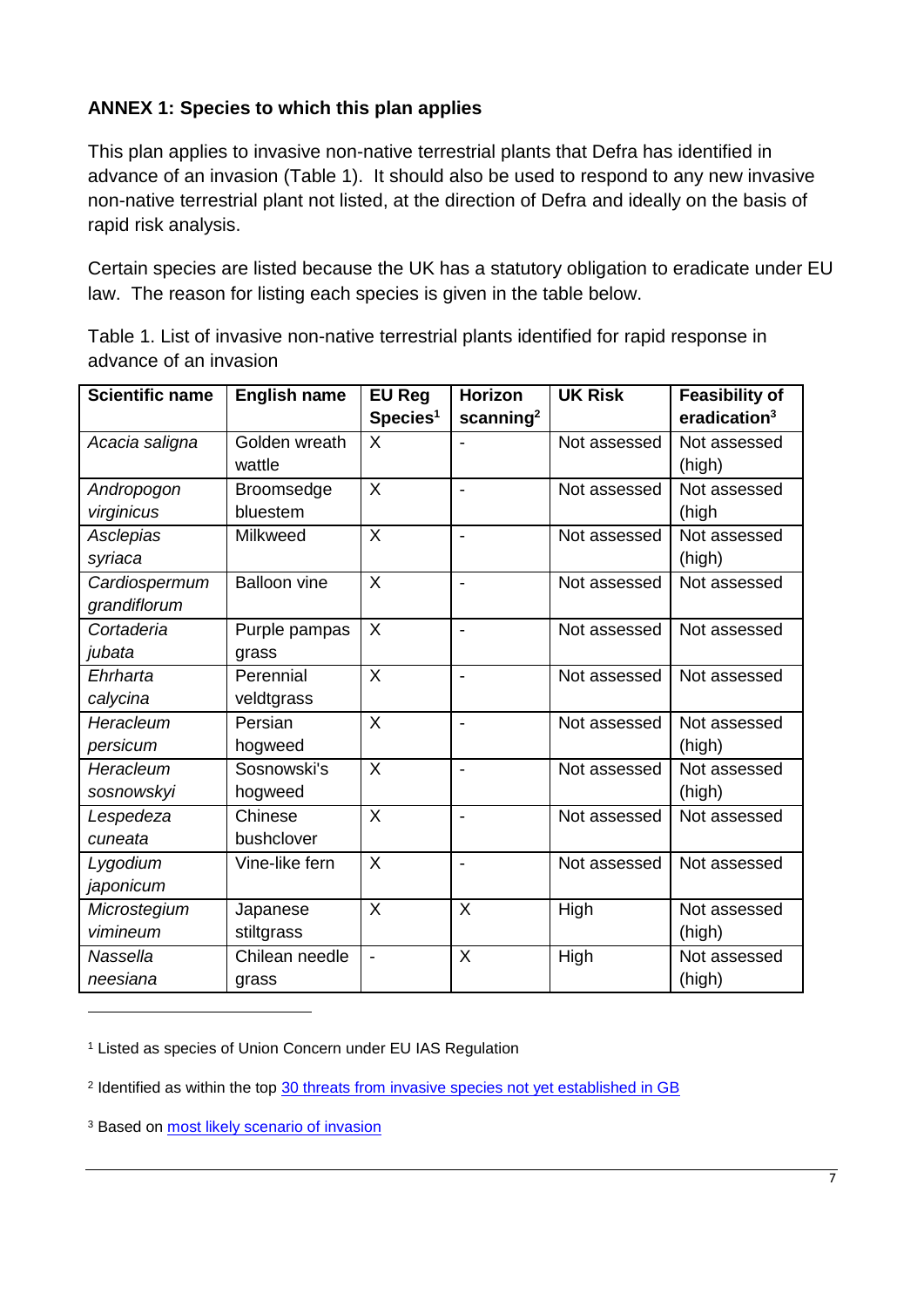| Parthenium<br>hysterophorus | whitetop weed            | $\times$ | Not assessed                              | Not assessed<br>(high) |
|-----------------------------|--------------------------|----------|-------------------------------------------|------------------------|
| Pennisetum<br>setaceum      | Crimson<br>fountaingrass | X        | Not assessed                              | Not assessed           |
| Persicaria<br>perfoliata    | Asiatic<br>tearthumb     | х        | Not assessed I                            | Not assessed<br>(high) |
| Prosopis juliflora          | Mesquite                 | Χ        | Not assessed                              | Not assessed           |
| Pueraria lobata             | kudzu vine               | X        | Not considered able to<br>establish in UK |                        |
| Triadica sebifera           | <b>Chinese Tallow</b>    | X        | Not assessed                              | Not assessed           |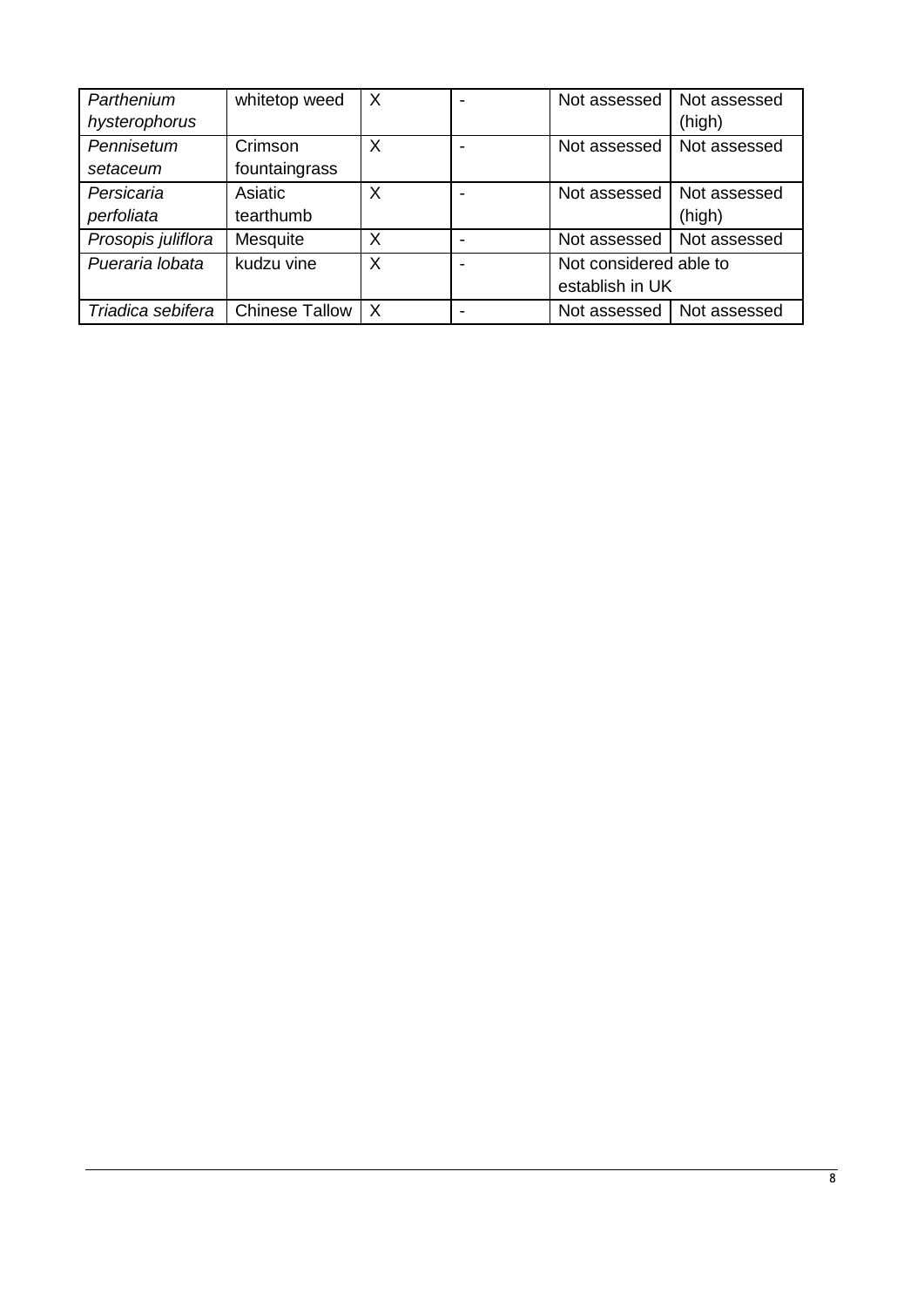## **ANNEX 2: Roles and responsibilities**

Defra will:

- Provide updates to the Press Office and agree media handling plans.
- Apply for any necessary and additional funding required for the duration of the outbreak.
- Inform the EU Commission and other member states as necessary.

Natural England will:

- Establish and chair the Response Group.
- Establish a framework for the overall management of the outbreak.
- Provide resources and set limitations on resources.
- Ensure clear lines of communication.
- Commission advice from scientific advisors and/or core stakeholders if required to facilitate decision on strategic direction.
- Undertake appropriate liaison with other agencies and stakeholders.
- Develop, communicate and monitor the plan.
- Provide technical advice as required.
- Ensure staff have the required training and equipment.

The Response Group (led by NE, with Defra, NNSS) will control the response and:

- Update Defra Ministers, senior officials, and Devolved Administrations about the outbreak.
- Develop recommendations as necessary for Ministers on control policies based on scientific advice.
- Agree communication and stakeholder engagement plans.
- Commission additional analytical work if there is insufficient understanding of the outbreak and/or its spread.

Operationally, Natural England will implement the response and: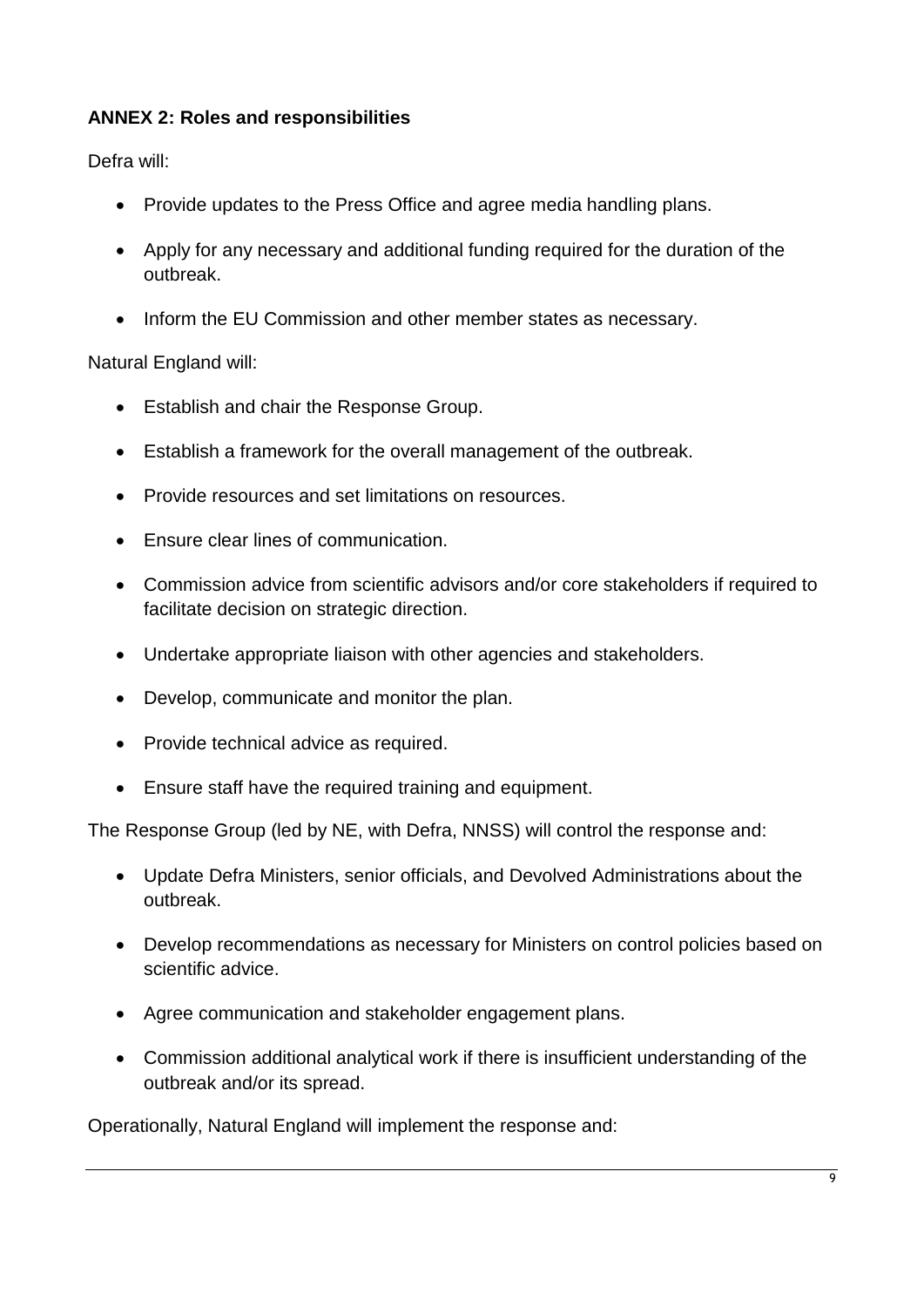- Assess the extent of the outbreak, the number of required resources and risks.
- Liaise with stakeholders and land owners on the ground as necessary.
- Provide overall management of field activities.
- Provide regular updates to the Response Group.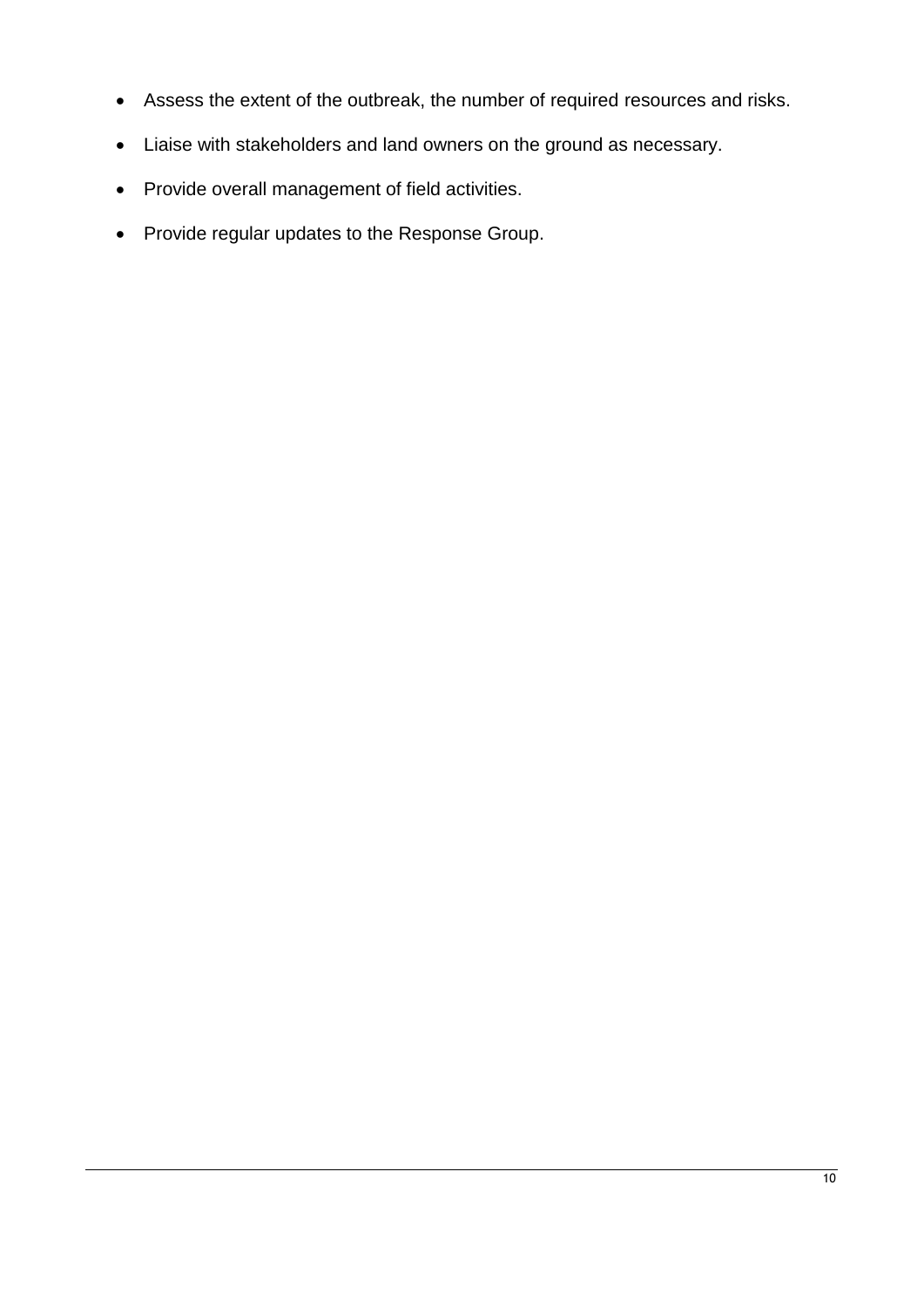## **ANNEX 3. Diagram of example stages in a response and responsibilities**



**NE** investigate

**NE** establish **Response Group**, who provide recommendations for action

**NE**, or its agent, attempt to eradicate

**Response Group** provide recommendation on when to stand down and / or escalate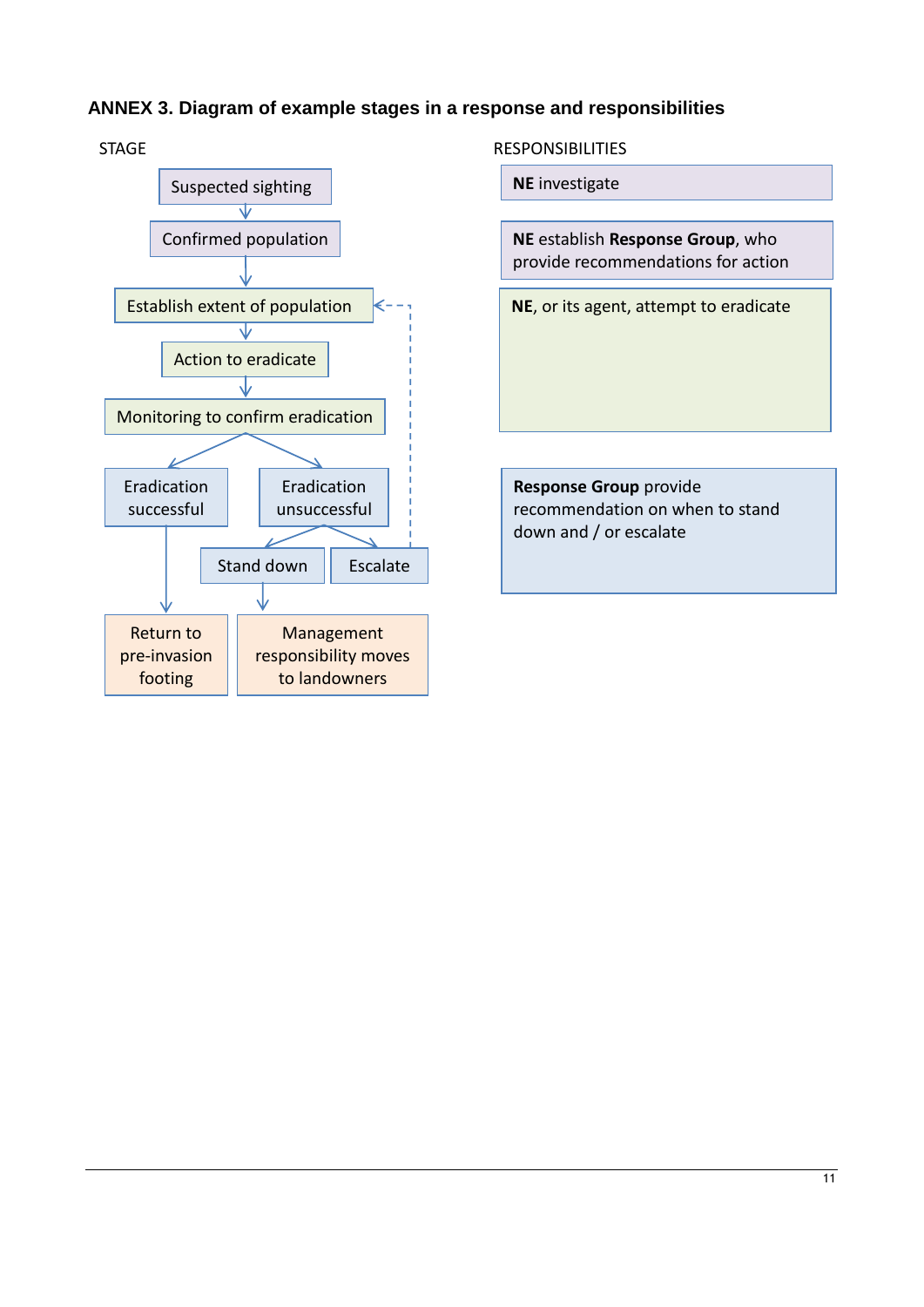# **ANNEX 4. Non-exhaustive list of potentially relevant national stakeholders**

#### **General**

- Botanical Society of Britain & Ireland
- National Trust
- Plantlife
- Royal Horticultural Society
- The Wildlife Trusts
- Wildfowl and Wetlands Trust
- Wildlife and Countryside Link
- Woodland Trust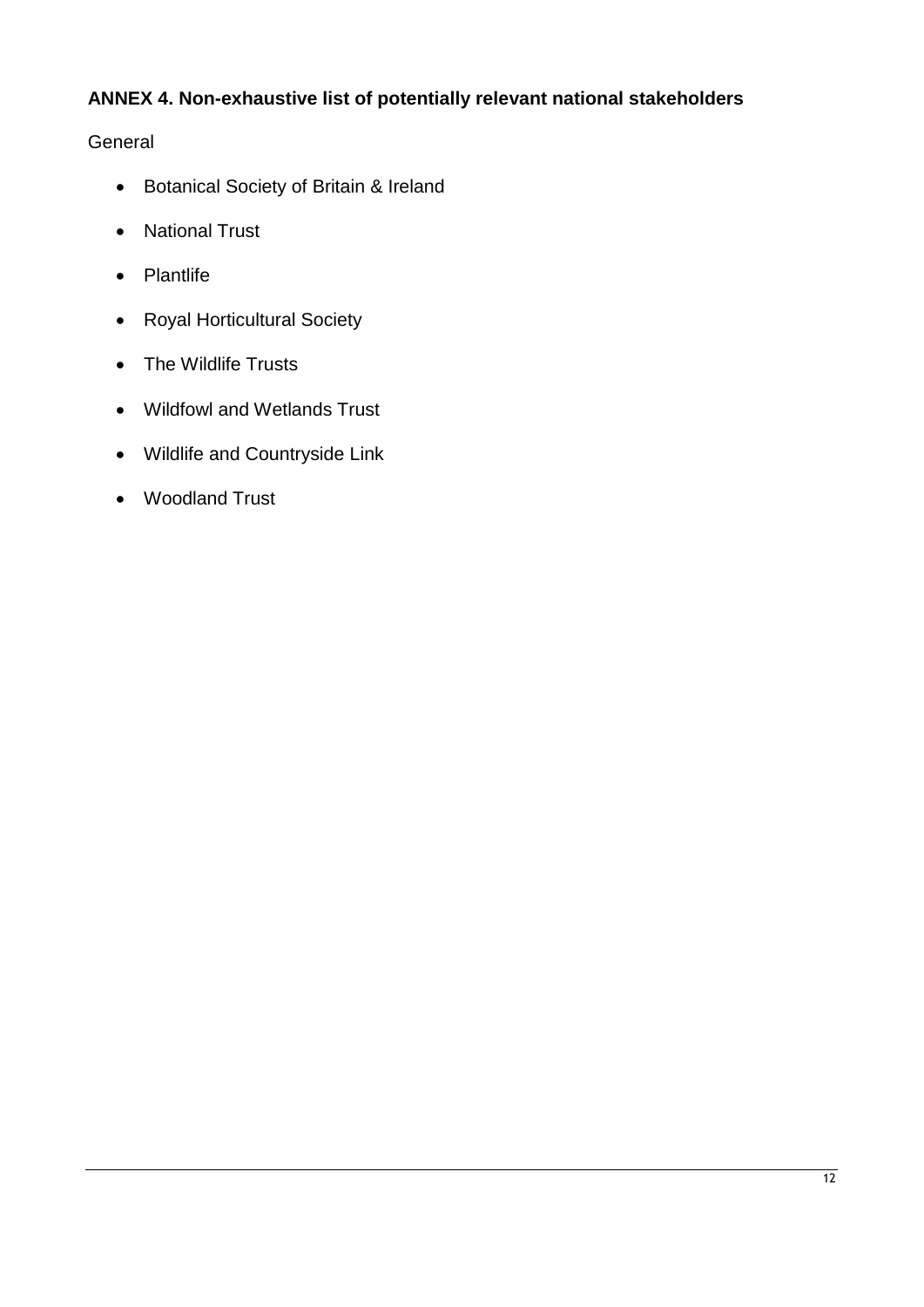## **ANNEX 5. Template for species-specific information requirements**

#### Box – issues to be resolved in advance of an invasion

#### **1. Policy and governance**

State the policy aim.

If necessary, clarify any roles above and beyond that given in the generic plan.

#### **2. Legal position**

Species-specific law that is relevant

#### **3. Risk assessment**

Is a risk assessment available – summarise it.

#### **4. Risk management**

Is a risk management appraisal available – summarise it.

#### **5. Detection**

#### **6. Training and equipment**

- a. Training requirements
- b. Equipment requirements

#### **7. Response**

- a. Official action on suspicion [cover trigger points]
- b. Official action on confirmation [cover surveillance requirements, scenarios and eradication methods]
- c. Post eradication monitoring requirements
- d. Escalation and standing down thresholds and responses

#### **8. Resources and costs**

#### **9. Specific risks to successful response (beyond those stated)**

#### **10.External communications**

a. Press lines (on suspected sighting, confirmed sighting, during eradication, following removal, in the case of standing down).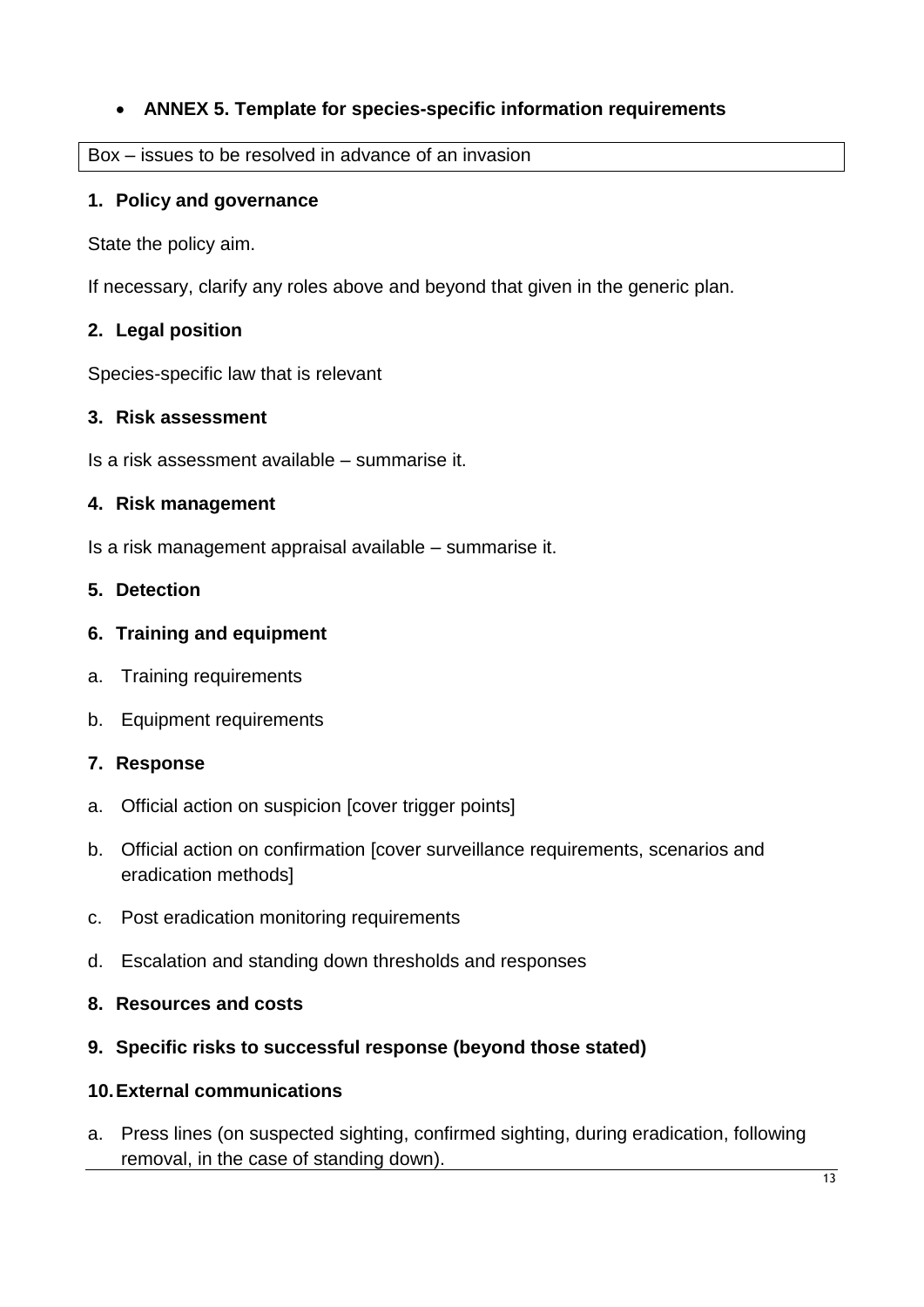b. Communication with external stakeholders

## **11.Role of stakeholders**

# **12.Supporting information**